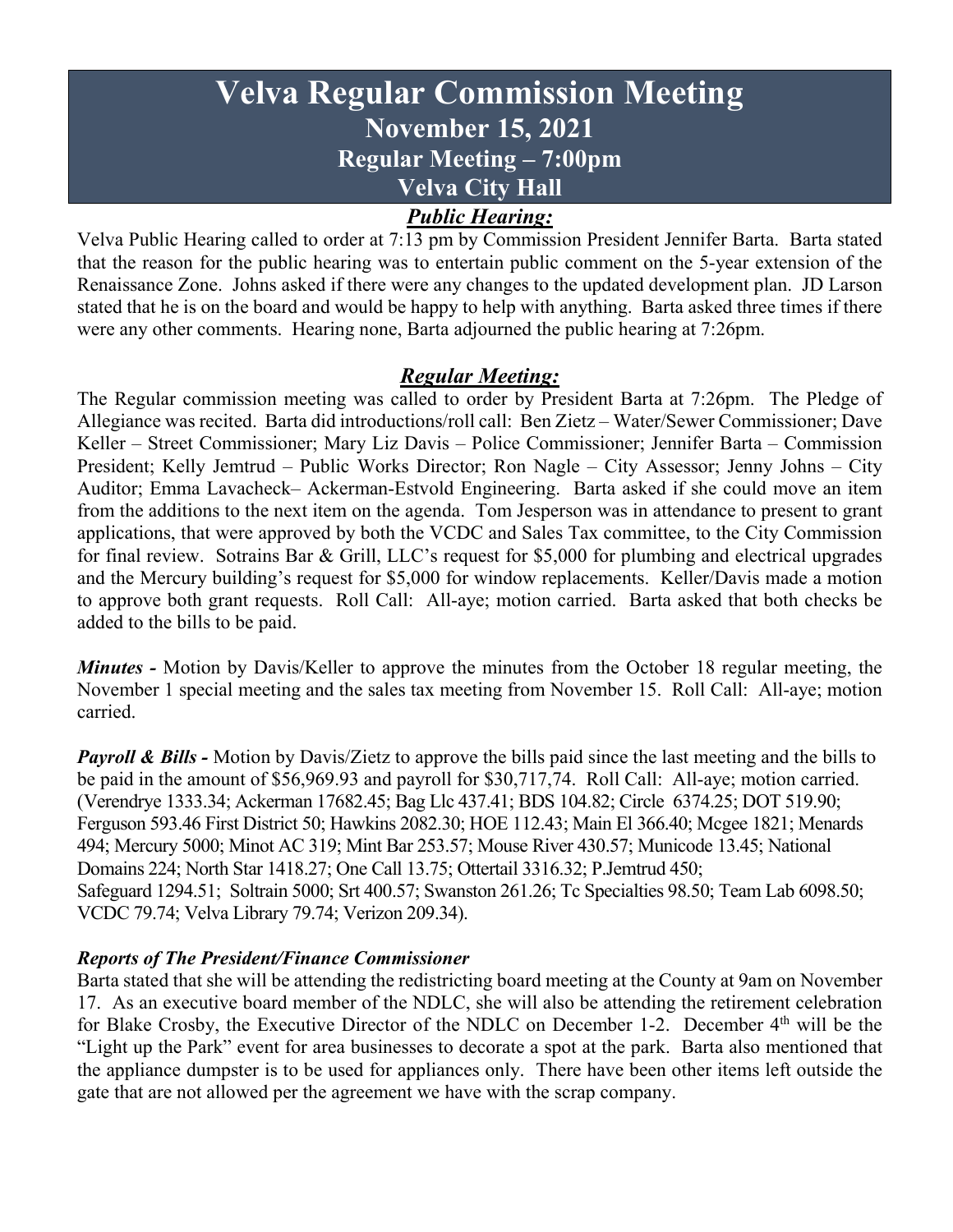#### *Communications*

Two raffle permits were submitted this month. The Velva Area Chamber is requesting a permit to hold a calendar raffle and the Velva Saddle Club is wanting to sell raffle tickets as a fundraiser for their event to be held February 2022. Keller/Zietz made a motion to approve both raffle permits. Roll Call: Allaye; motion carried.

#### *Reports of Officers, Boards, Committees*

*-***Water/Sewer Commissioner:** Zietz mentioned the flickering lights in the underpass. Jemtrud said that it is being addressed, and the whole fixture needs to be replaced.

**-Street Commissioner:** Keller said the Senior Center is having an event on December 4<sup>th</sup> as well, to host Santa Claus, and free pictures with Santa for the children. Keller said that he was contacted by a very rude person regarding the speed bump installation on the east side of town on Central Avenue. Further research confirmed that the person was not a Velva taxpayer.

**-Cemetery Commissioner:** Kitelinger was not in attendance, no issues to discuss.

**-Police Commissioner:** Davis had nothing to discuss. Barta stated that she informed a resident on the procedure for reporting a nuisance animal trespassing on their property. Davis asked how many water meters were left. Jemtrud/Johns stated there were approximately 100-water meters left to install, as we are in need of updated contacted information for residents to continue the project. Jemtrud stated that Keith from NDRWSA helped install some meters last week, and will help again tomorrow. Jemtrud also said that Commissioner Keller helped with installs last week as well.

**-Engineer's Report:** Lavacheck gave an update on the Goldade lift station project nearing completion. The grinder pump will be installed this week. Lavachek discussed an option to request assistance from the Souris River Joint Board to help with expenses with the master lift station. Zietz/Keller made a motion to approve submitting a letter to the SRJB, requesting their assistance with foreseen expenses to the Master lift station when the flood control project is being done. Roll Call: All-aye; motion carried. Lavachek then addressed the map and letter submitted by Alan Walter regarding a sidewalk question for the west side of Main Street. Keller/Zietz made a motion to table the sidewalk discussion.

**-Auditor's Report:** Johns asked for approval or denial of the letter received from McHenry County Emergency Management and their hazard mitigation grant process. Davis/Zietz made a motion to approve President Barta to sign the letter. Roll Call: All-Aye; motion carried.

*Personal Appearances Before Commission –* No personal appearances.

### **-Assessor/Building Inspector's Report:**

Nagle stated that the bids will be opened for the County-owned property tomorrow morning at 9am. The commission concurred for Nagle to contact the County in the morning for the results. Davis asked that Nagle present a list of any building permits approved throughout the month to the Commission.

**-Public Works Report:** Jemtrud asked if he could purchase new fixtures or get quotes for new fixtures for the underpass lights. Commission concurred to get quotes for the project.

**Introduction & Adoption of Resolutions/Ordinances:** No ordinances to discuss.

**Unfinished Business:** Cemetery portfolio was discussed. Davis asked if a "grounds & property" manager would be an appropriate addition to the portfolio, or beautification committee leader. Johns will call other communities and work on a resolution for the portfolio.

**New Business:** No new business.